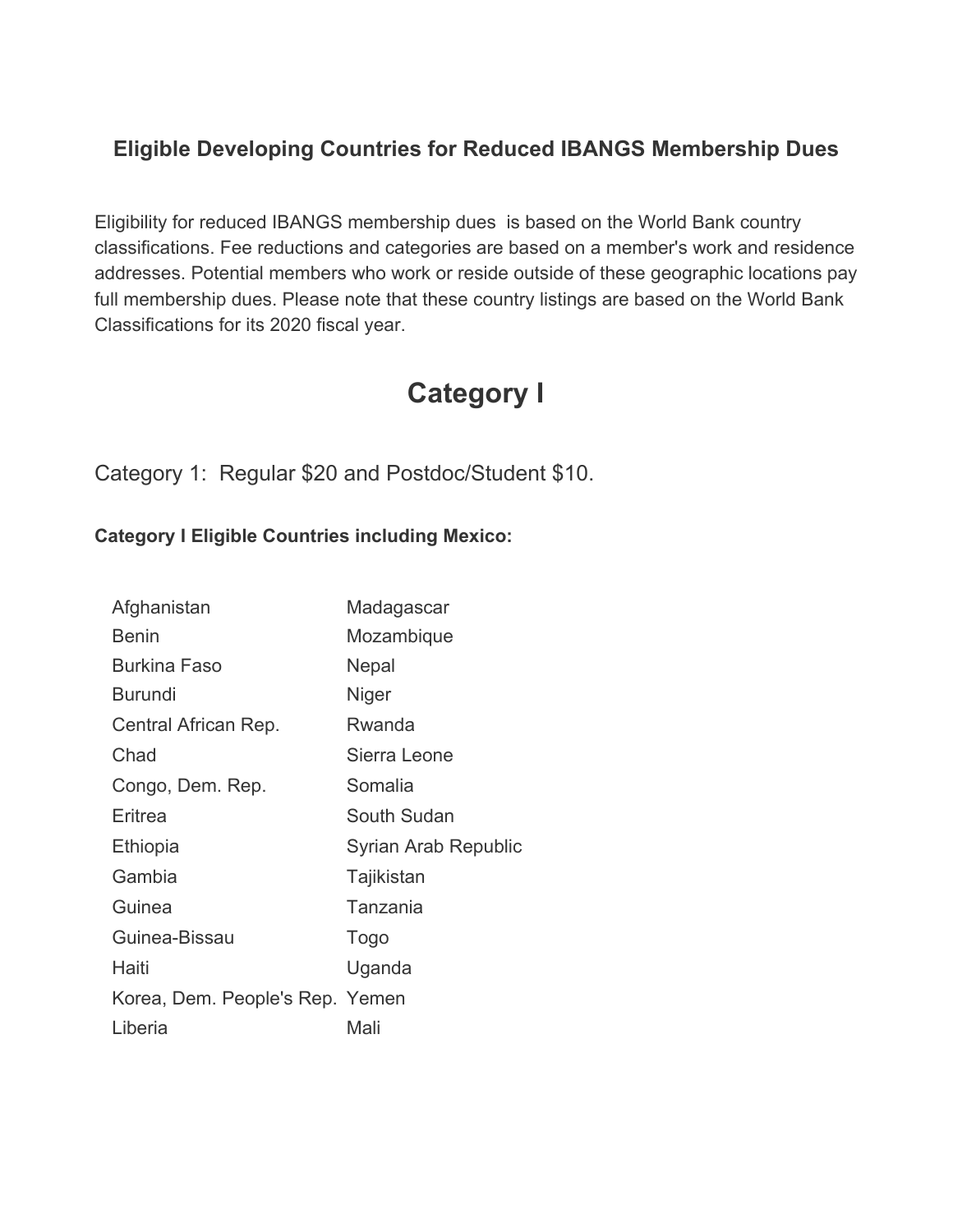# **Category II**

#### **Category II Dues:** Regular \$45 and Postdoc/Student \$20.

#### **Category II Eligible Countries:**

| Angola                 | <b>Micronesia</b>   |
|------------------------|---------------------|
| Bangladesh             | Moldova             |
| <b>Bhutan</b>          | Mongolia            |
| <b>Bolivia</b>         | Morocco             |
| Cabo Verde             | Myanmar             |
| Cambodia               | Nicaragua           |
| Cameroon               | Nigeria             |
| Congo, Rep             | Pakistan            |
| Comoros                | Papua New Guinea    |
| Cote d'Ivoire          | Philippines         |
| Djibouti               | Sao Tome & Principe |
| Egypt                  | Senegal             |
|                        |                     |
| <b>El Salvador</b>     | Soloman Islands     |
| Ghana                  | Sudan               |
| <b>Honduras</b>        | <b>Timor-Leste</b>  |
| India                  | <b>Tunisia</b>      |
| Indonesia              | <b>Ukraine</b>      |
| Kiribati               | <b>Uzbekistan</b>   |
| Kenya                  | Vanuatu             |
| <b>Kyrgyz Republic</b> | Vietnam             |
| Lao PDR                | West Bank & Gaza    |
| Lesotho                | Zambia              |
| Mauritania             | Zimbabwe            |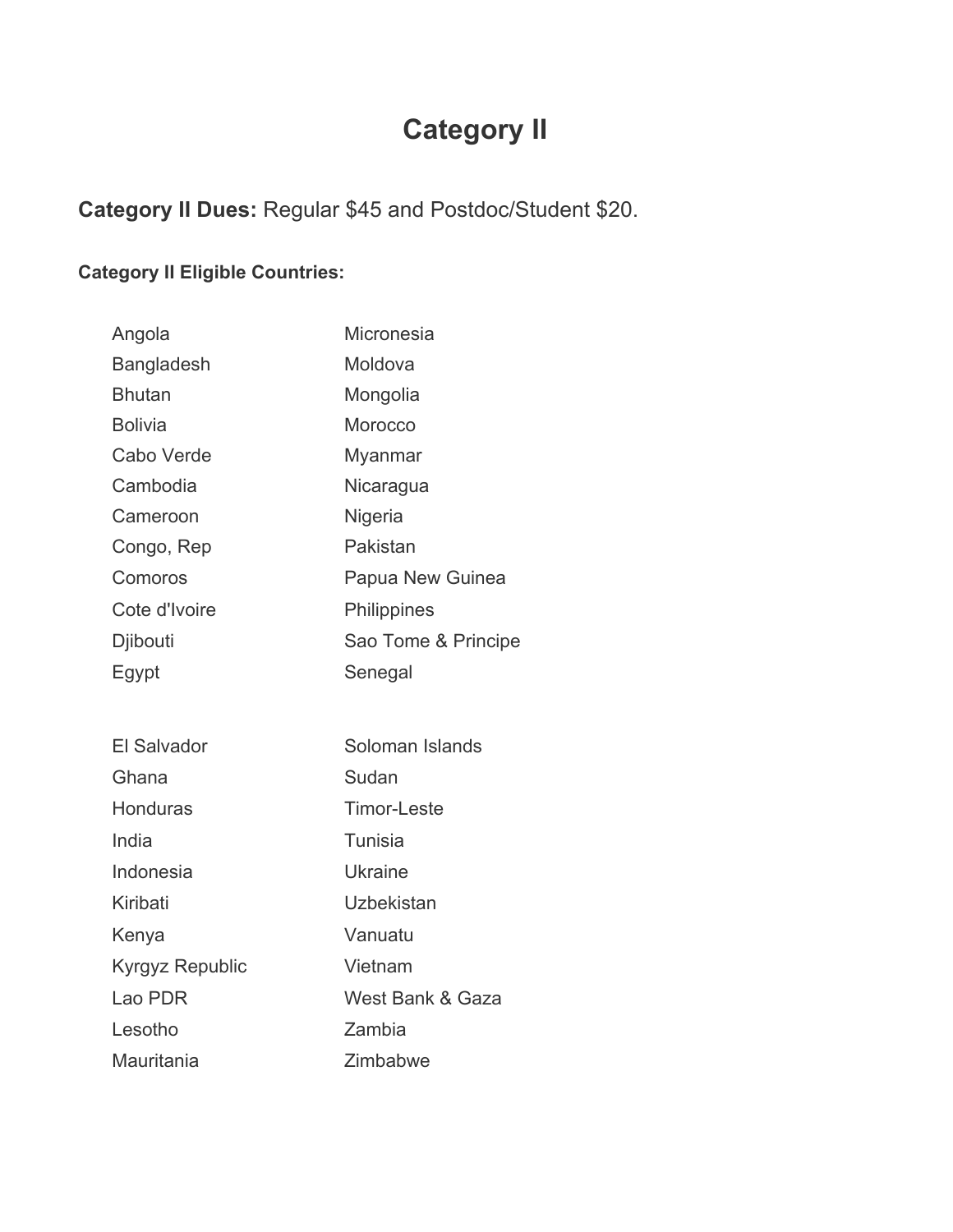# **Category III**

### **Category III Dues:** Regular \$45 and Postdoc/Student \$20.

#### **Category III Countries:**

| Albania                  | Kazakhstan                   |
|--------------------------|------------------------------|
| Algeria                  | Kosovo                       |
| <b>American Samoa</b>    | Lebanon                      |
| Argentina                | Libya                        |
| Armenia                  | Malaysia                     |
| Azerbaijan               | <b>Maldives</b>              |
| <b>Belarus</b>           | <b>Marshall Islands</b>      |
| <b>Belize</b>            | <b>Mauritius</b>             |
| Bosnia & Herzegovina     | Montenegro                   |
| <b>Botswana</b>          | Namibia                      |
| <b>Brazil</b>            | <b>Nauru</b>                 |
| <b>Bulgaria</b>          | North Macedonia              |
| China                    | Paraguay                     |
| Colombia                 | Peru                         |
| Costa Rica               | Romania                      |
| Cuba                     | <b>Russia Federation</b>     |
| Dominica                 | Samoa                        |
| Dominican Republic       | Serbia                       |
| Ecuador                  | South Africa                 |
| <b>Equatorial Guinea</b> | St. Lucia                    |
| Fiji                     | St. Vincent & the Grenadines |
| Gabon                    | Sri Lanka                    |
| Georgia                  | Suriname                     |
| Grenada                  | <b>Thailand</b>              |
| Guatemala                | Tonga                        |
| Guyana                   | Turkey                       |
| Iran, Islamic Rep.       | Turkmenistan                 |
| Iraq                     | Tuvalu                       |